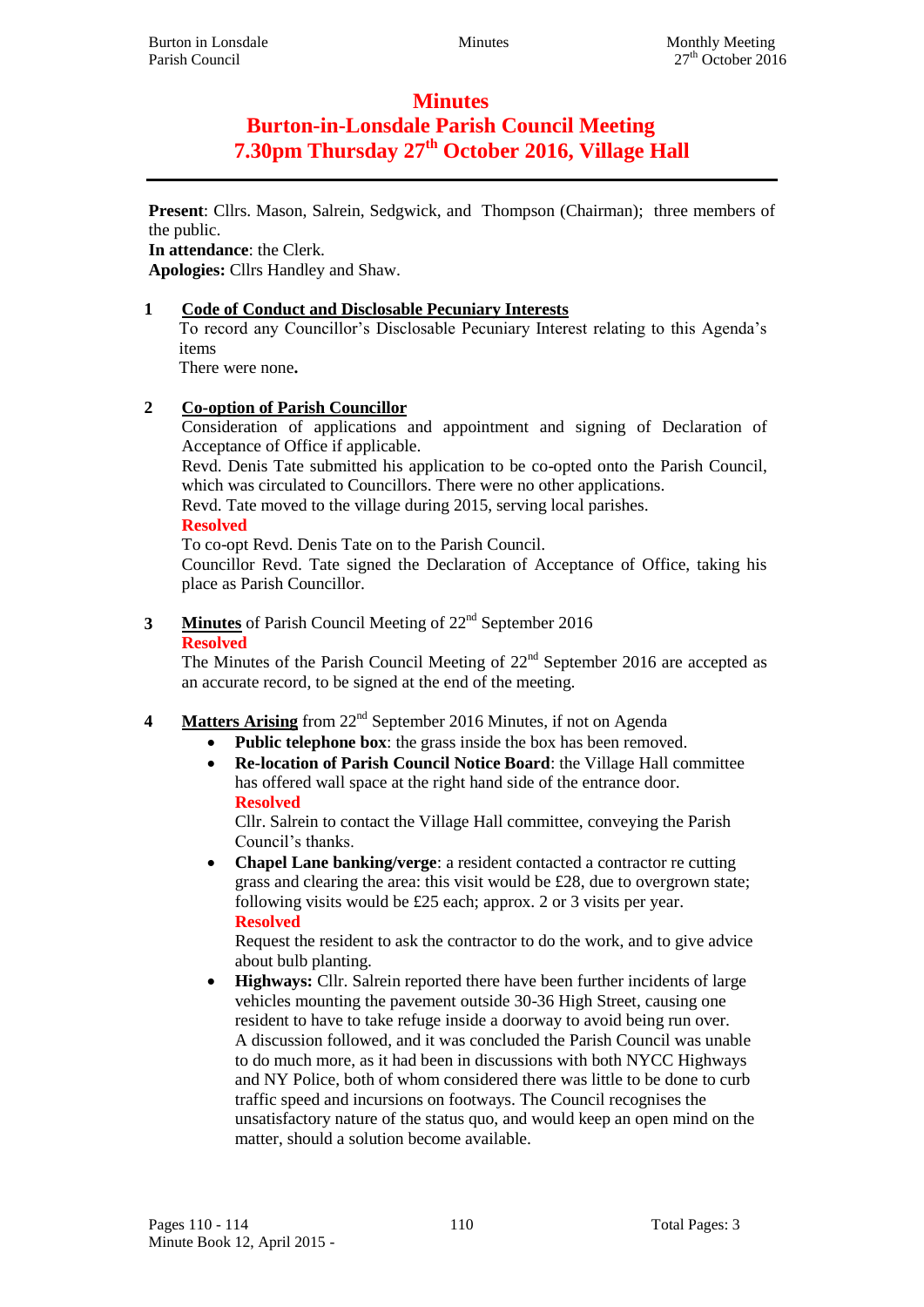## **5 Public Questions** or Statements

A Bowling Club member requested permission to burn on a site at the east side of the Recreation Field a quantity of tree stumps and old fencing resulting from recent work at the Bowling Club.

#### **Resolved**

Permission given.

The Chairman commented that the new Bowling Green Hut looks very good, following volunteers' work in recent weeks.

## **6 Reports**

a) **Police**: no report

## b) **North Yorks County Councillor**: no report

## c) **Craven District Councillors**

Cllr Thompson reported there are numerous meetings covering devolution and Local Development Plan, etc.

Local development Plan: the Office for National Statistics (ONS) has issued new population projection figures, following the June 2016 referendum vote to leave the EU. Local councils are obliged to use the new data; therefore Local Plans must be updated accordingly. New date for publication: December 2017.

## **Planning Matters**

#### **Applications**

15/2016/17344 Hollins House, Duke St; Listed Building consent for replacement front door.

#### **Resolved**

No comment to make regarding application details.

#### **Appeals**

15/2016/16700: First floor extension to the existing bungalow, plus a single storey side extension to the west elevation and internal alterations. 11 Greta Heath: allowed.

This decision was noted.

#### **2017-18 Budget Consultation: discussion and comments**

The Chairman encouraged all individuals to take part in the consultation to ensure their thoughts regarding expenditure are taken into consideration.

#### d) **Clerk**

**YLCA**: White Rose newsletter circulated to councillors by email. **Correspondence**: email from the Pension Regulator regarding choosing a pension scheme for council employee(s). The Clerk will consider available information and prepare a recommendation for the next meeting. The next stage date in compliance is  $1<sup>st</sup>$  February 2017.

#### **7 Finance and Insurance Matters**

- **a) Bank balances, including receipts since statement date** The Clerk reported the bank balances as per the Appendix.
- **b) Approval of payments of budgeted and non budgeted items Resolved**

To approve the October payments as per Appendix and authorise the Clerk to pay the October invoice for grass cutting if it conforms to the contract.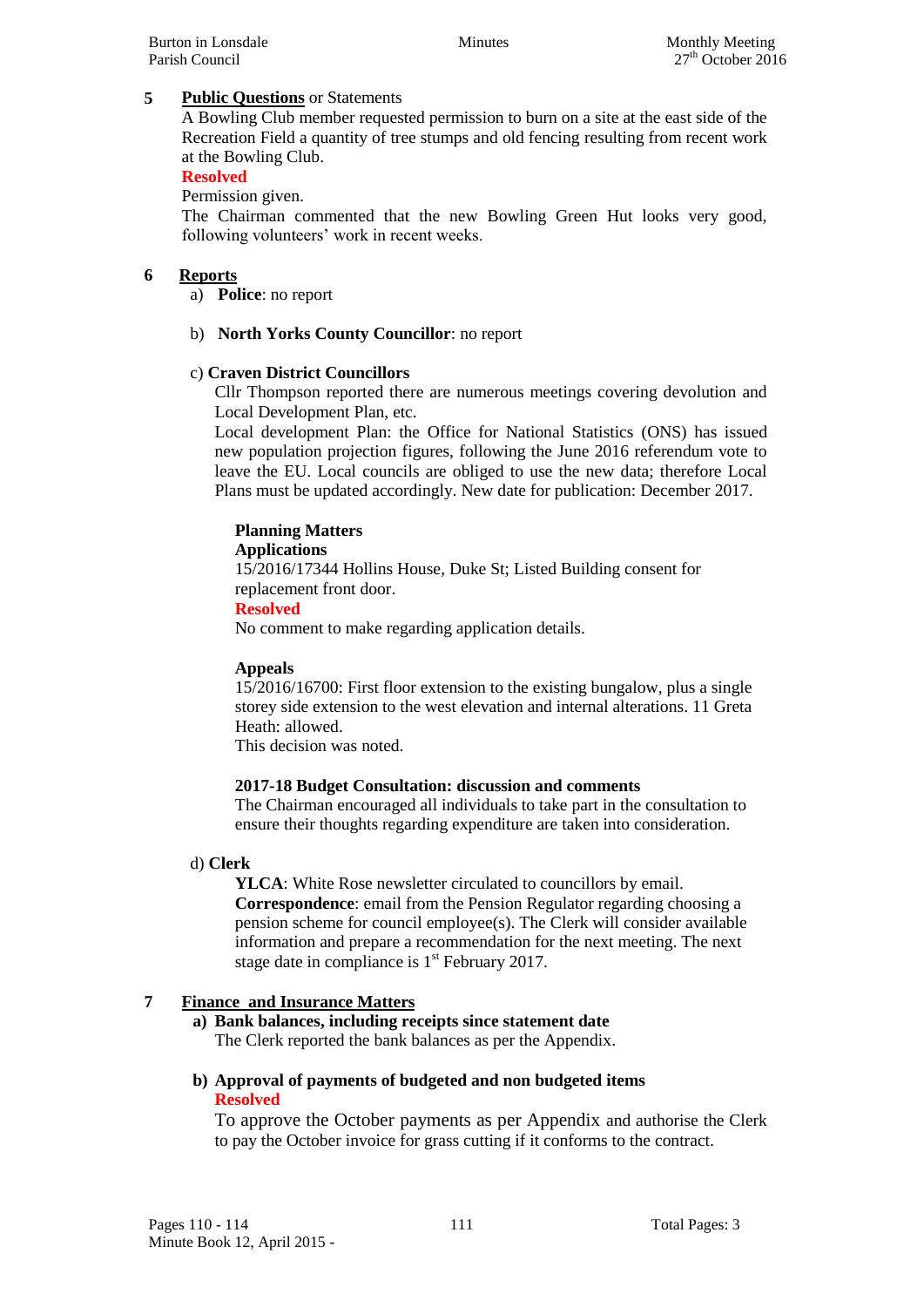#### **c) Physical Risk assessment review**

Cllr Thompson reviewed the Council's general risk assessment for physical risks and has added the Sports Pavilion as a separate category covering electrical equipment and the store room; any suggestions for additional items can be discussed at the next meeting.

## **8 Parish Councillor Reports**

#### **a) Village Hall Committee**

Cllr Salrein reported that the recent film show was another success.

#### **b) Bentham Common Lands Charity**

Cllr Thompson reported a meeting has been arranged for 3pm, Monday  $31<sup>st</sup>$ October 2016, in the Village Hall.

#### **c) Woodland Trust**

Cllr Thompson reported a new seat and a post commemorating a coal pit pony have been installed by the Woodland Trust in the first section of Greta Wood, just before the bridge over Clifford Gill. In addition, permanent metal railings have been erected around the mine shaft discovered in 2015, thus making safe the area.

#### **d) Local Footpath Volunteers**

Cllr Thompson reported he had attended a meeting in Skipton last week about footpath volunteers: a pilot scheme will be run to assess how volunteers can work together and the sort of work they can do maintaining footpaths and stiles.

#### **9 Recreation Committee**

#### **a) Play Area inspection reports**

The play area was visually inspected by Cllr Thompson; there has been no change since the annual safety inspection; there are no dangerous items; the roundabout pedal will cost c. £400 to replace; as the roundabout still works and appears to be safe, no action will be taken. An updated written report for the month will be sent to the Clerk in due course.

#### **b) Pavilion: bookings, maintenance, including cleaning**

Cllr Thompson reported there are a number of bookings for the pitch and changing rooms from Wray FC. There have also been bookings for children's parties in the Social Room.

Cleaning is now organised, with a local cleaner; a list of monthly bookings is passed to her to enable her to plan cleaning.

The west end of the building has been inspected by the builder, as the render is cracked. The render will be replaced in the future.

The gap between the veranda and the main building will be filled.

#### **10 Maintenance Reports**

#### **a) Village Green, including War Memorial, and resident's fence**

Cllr Thompson reported the memorial bench has been re-instated to the right of the War Memorial, where it was originally placed.

#### **b) Riverside Land**

Cllr Mason suggested some maintenance work (eg cutting of low branches) may be required.

#### **Resolved**

To inspect the Riverside Land trees during January 2017.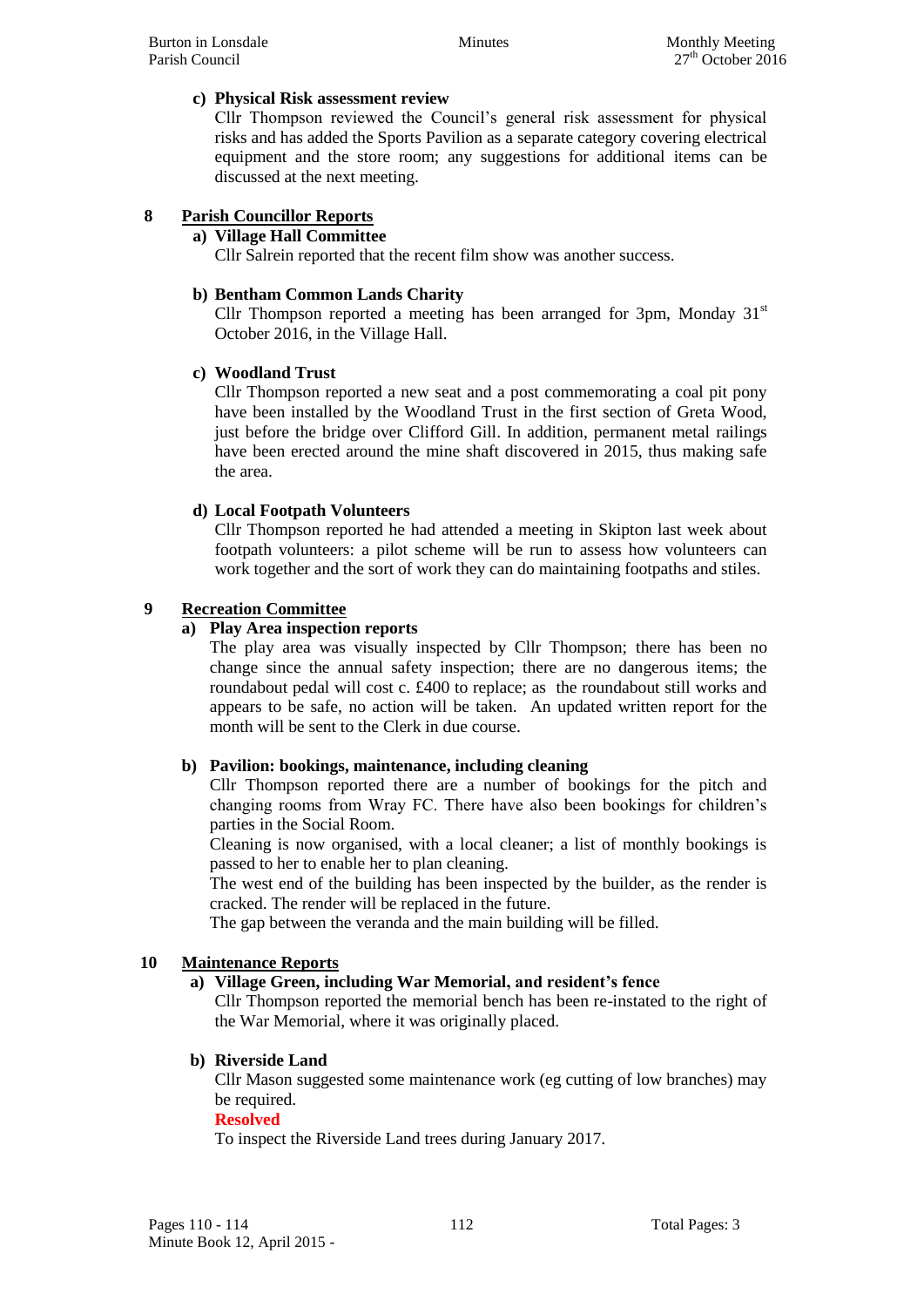## **c) Very Old and Separate Churchyard**

The annual inspection was done on  $17<sup>th</sup>$  October; the appearance is very pleasing, as the grass has been cut well. Several headstones require attention. Cllr. Sedgwick has obtained a verbal quote of £450 plus VAT to do all the work. **Resolved**

- To thank Mr Biles for his good work during the year, cutting the grass.
- In view of the safety issues, to ask the contractor to do the work as soon as possible.
- To research if it is possible to obtain a grant for restoring the table tombs, which are considered safe, but in need of attention.

Cllr Salrein raised the issue concerning the Harris Garth fence having been moved outward toward the Village Green, beyond its own boundary. **Resolved**

To write to the owner, drawing his attention to the position of the actual boundary between Harris Garth and the Village Green, including the gravelled path between Harris Garth boundary and the Village Green.

**d) Street Lighting**: no matters for attention.

## **e) Public benches**

Cllr Thompson brought to Councillors' attention the poor condition of the metal bench outside the former School.

#### **Resolved**

To obtain a quote for cleaning and repainting the metal bench. To get prices for recycled plastic look alike wood benches.

**f) Public Footpaths**: see about report by Cllr Thompson (item 8d)

## **11 Items to be included by Clerk in press release**

#### **Resolved**

To report the appointment of new Councillor Revd. Denis Tate, the Footpath Volunteers trial scheme.

#### **12 Date, time and venue of the meetings:**

- a) **November monthly Parish Council meeting: 24th November 2016, 7.30pm**
- b) **Recreation Committee meeting: 7.15pm, 10th November 2016, the Pavilion**
- c) **Finance Committee meeting: 7.30pm,17th November 2016, the Pavilion**

Meeting closed at 9.14pm.

**Signed..................................................... Dated...................................**